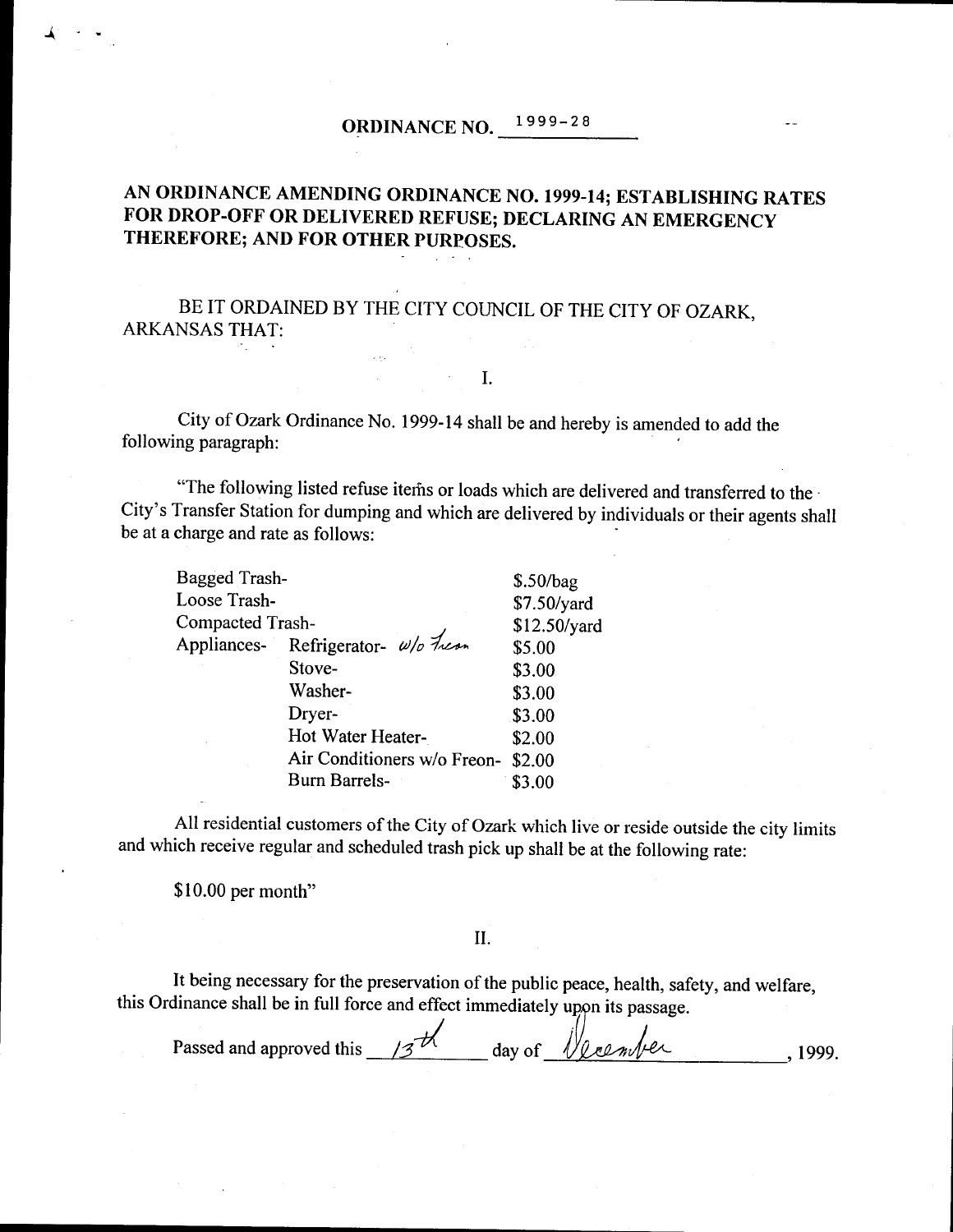WELL LAND Mayor, Todd Timmerman

ATTEST:

r

City Clerk, Carol Sneath

 $JPI$ : $rm(12)$ O\_ark.ord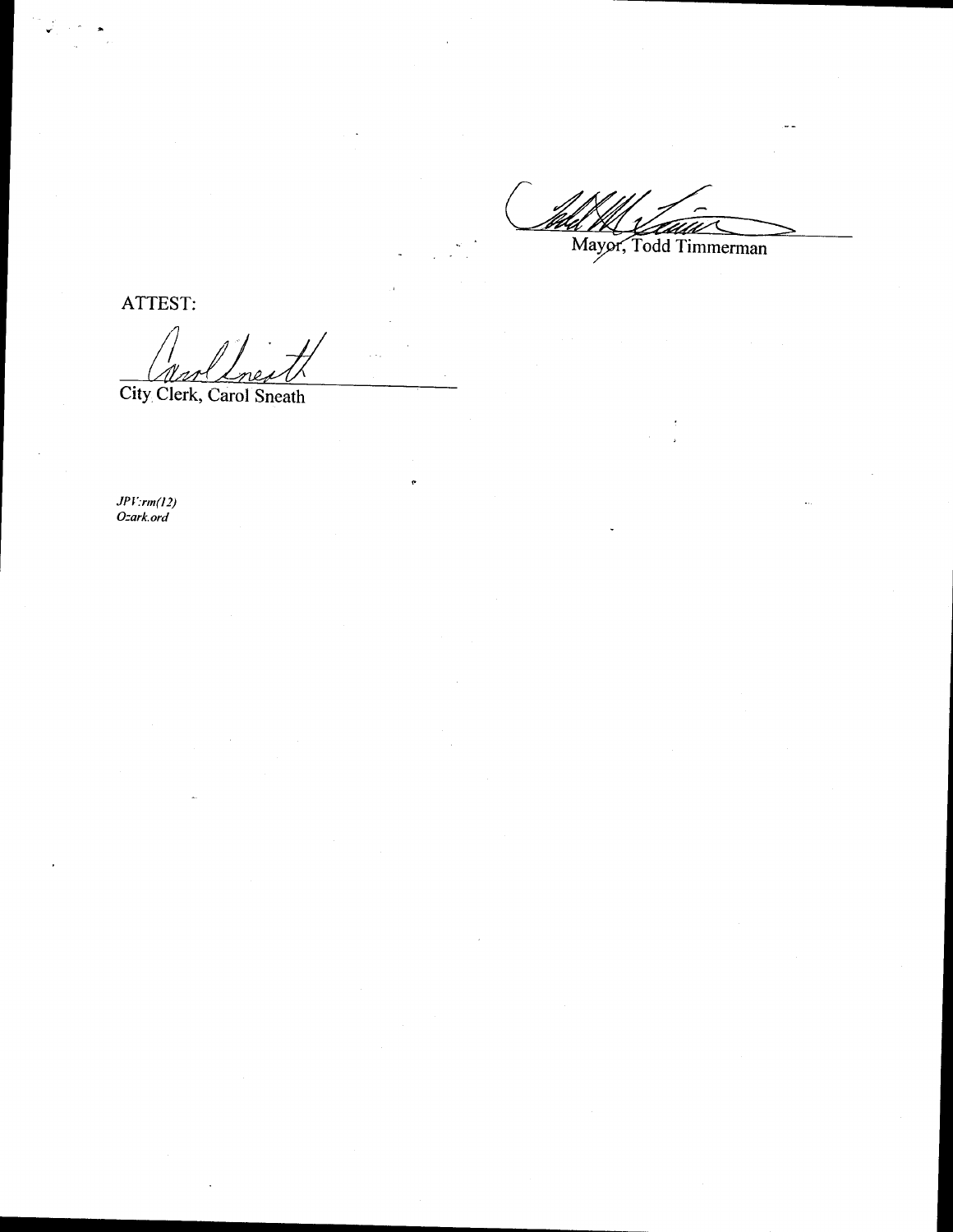# AN ORDINANCE AMENDING ORDINANCE NO. 1999-14; ESTABLISHING RATES FOR DROP-OFF OR DELIVERED REFUSE; DECLARING AN EMERGENCY THEREFORE; AND FOR OTHER PURPOSES.

## BE IT ORDAINED BY THE CITY COUNCIL OF THE CITY OF OZARK, ARKANSASTHAT:

I.

City of Ozark Ordinance No. 1999- <sup>14</sup> shall be and hereby is amended to add the following paragraph:

The following listed refuse items or loads which are delivered and transferred to the City's Transfer Station for dumping and which are delivered by individuals or their agents shall be at a charge and rate as follows:

| Bagged Trash-           |                                     | \$.50/bag    |
|-------------------------|-------------------------------------|--------------|
| Loose Trash-            |                                     | \$7.50/yard  |
| <b>Compacted Trash-</b> |                                     | \$12.50/yard |
|                         | Appliances- Refrigerator- w/o Trean | \$5.00       |
|                         | Stove-                              | \$3.00       |
|                         | Washer-                             | \$3.00       |
|                         | Dryer-                              | \$3.00       |
|                         | Hot Water Heater-                   | \$2.00       |
|                         | Air Conditioners w/o Freon-         | \$2.00       |
|                         | <b>Burn Barrels-</b>                | \$3.00       |
|                         |                                     |              |

All residential customers of the City of Ozark which live or reside outside the city limits and which receive regular and scheduled trash pick up shall be at the following rate:

\$10.00 per month"

起变性

#### II.

It being necessary for the preservation of the public peace, health, safety, and welfare, this Ordinance shall be in full force and effect immediately upon its passage.

Passed and approved this  $\frac{13}{12}$  day of  $\sqrt{$ eember 1999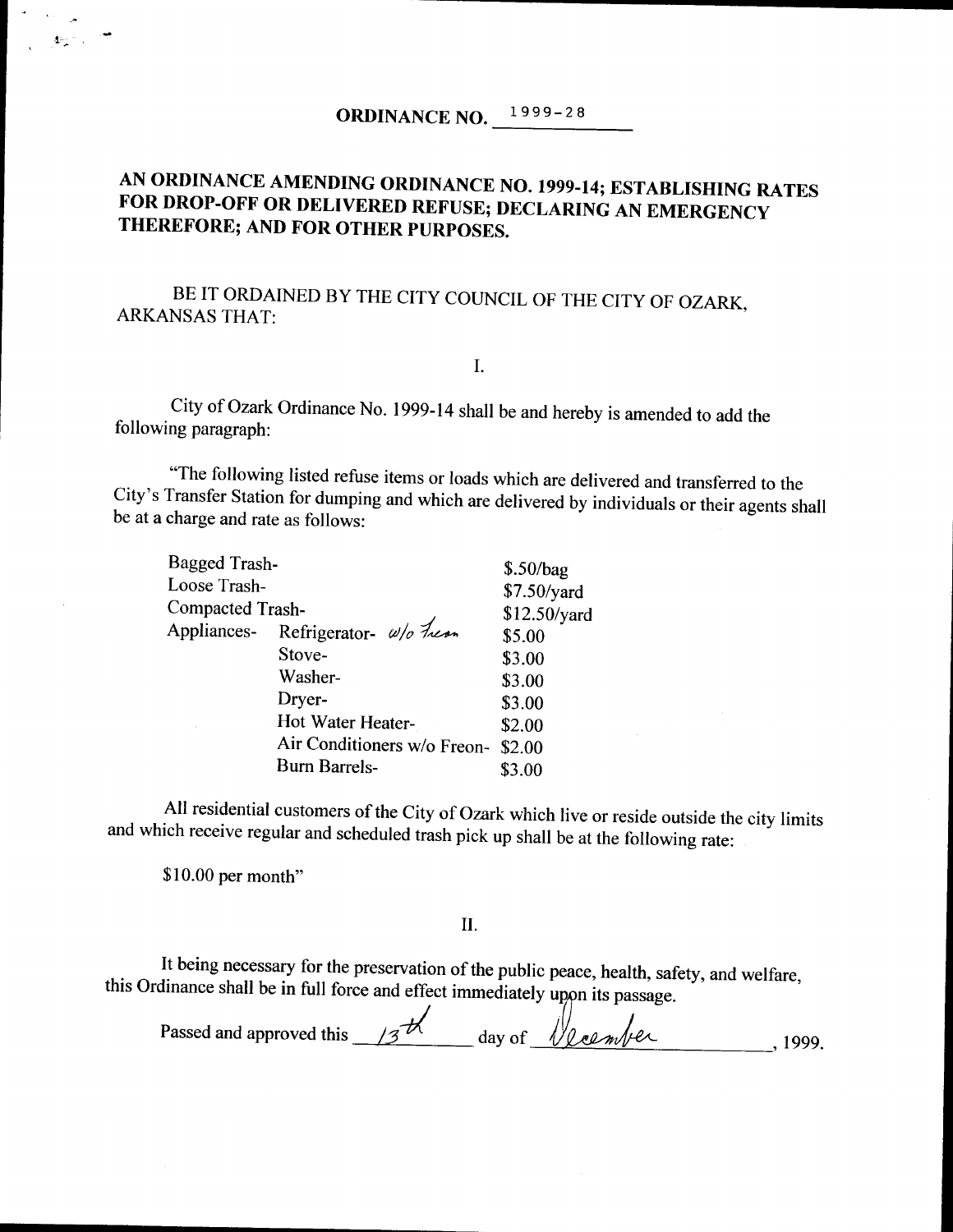Wall My Carrier Commercial

ATTEST:

 $2.286$ 

New Loves

City,Clerk, Carol Sneath

JPV.•rm( 12) Ozark.ord